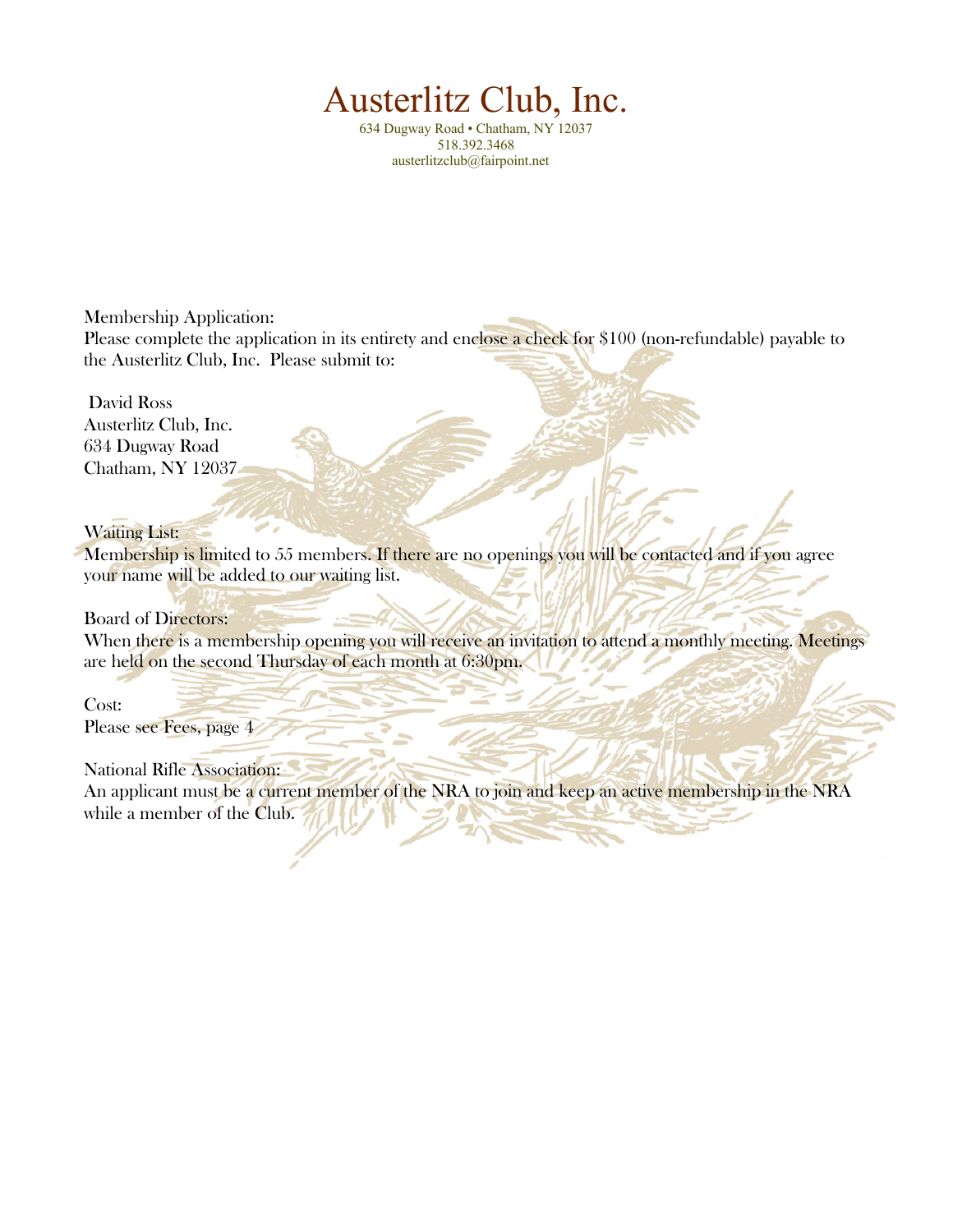Membership Application Page 1

|                            | Date <b>Date Example 20</b>                                               |
|----------------------------|---------------------------------------------------------------------------|
|                            |                                                                           |
|                            | Date of Birth: No. 1996                                                   |
|                            | Address: (Please indicate address where you prefer mail directed)         |
| $1st$ :                    |                                                                           |
| Telephone:                 | (Email)<br>(Home)                                                         |
|                            | (Cell)                                                                    |
| $2nd$ :                    |                                                                           |
| Telephone:                 | (Home)                                                                    |
| Occupation:                |                                                                           |
| <b>Employer:</b>           |                                                                           |
| Telephone: (Work)          | (Email)                                                                   |
| <b>Family Members:</b>     | <b>Shoot or Hunt?</b><br>Yes<br>No                                        |
|                            | Are You Currently a Member of a Hunting/Shooting Club?<br>Yes<br>$\rm No$ |
| <b>Hunting Experience:</b> |                                                                           |

**NRA Membership Number:** (Required) **\_\_\_\_\_\_**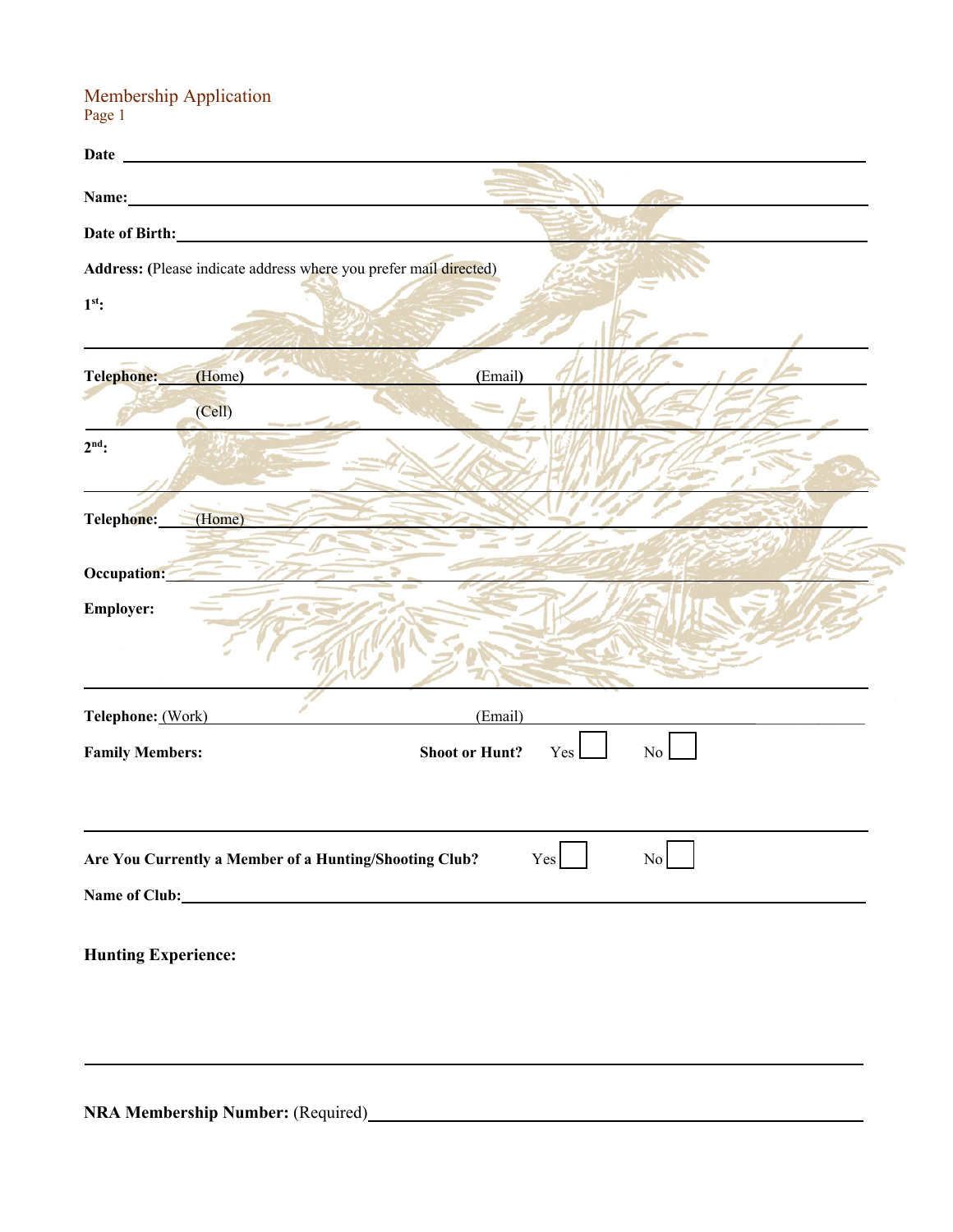### Membership Application Page 2

I agree to conform and abide by the Constitution and By-Laws of the Austerlitz Club, Inc. as now in force and those, which may be adopted by the Board of Directors hereafter.

Signed:

Date:

Membership in the Austerlitz Club, Inc. is upon approval of the Board of Directors and a vote of the membership.

Please include application fee of \$100

Send completed forms and payment to: David Ross Austerlitz Club, Inc. 634 Dugway Road Chatham, NY 12037